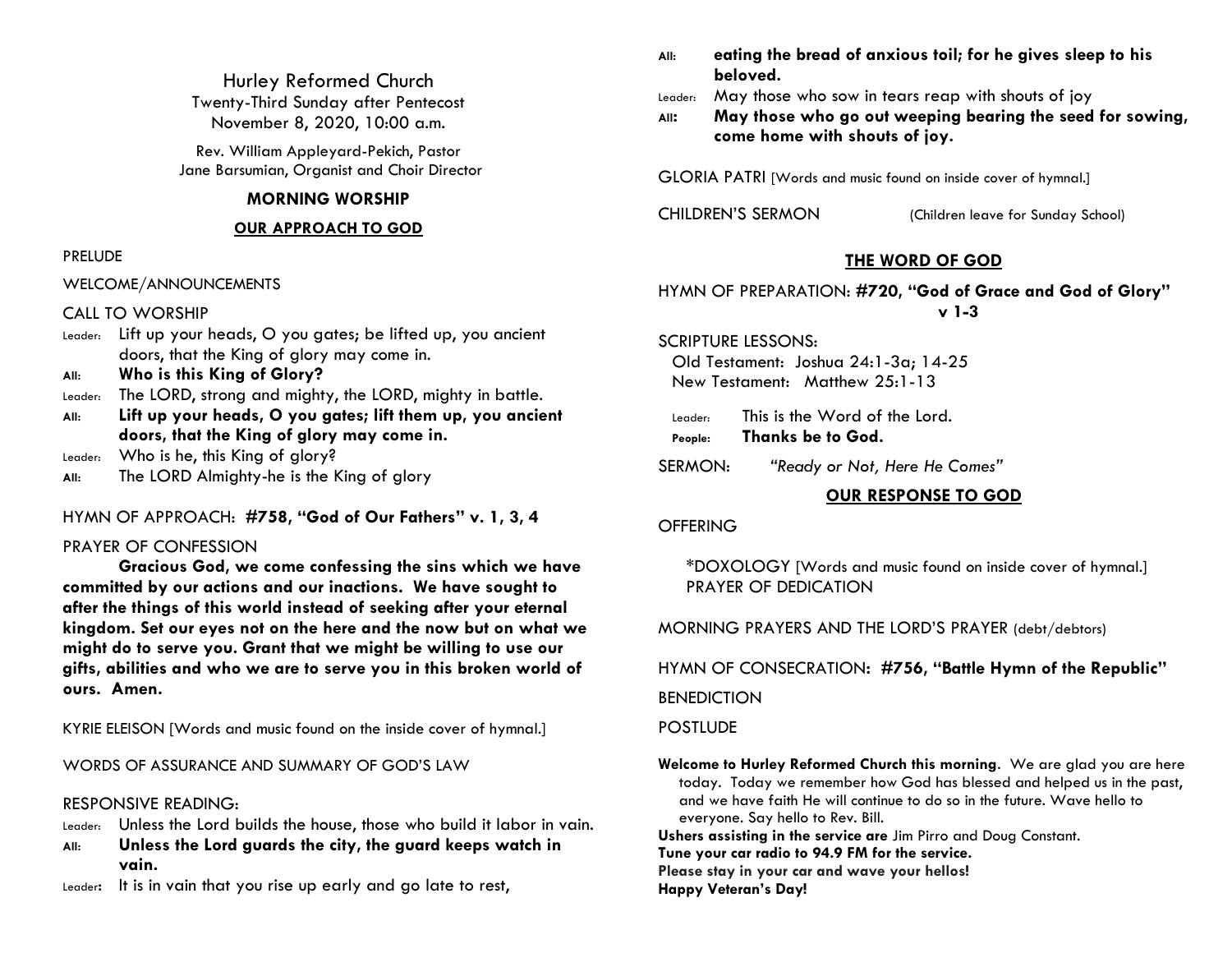#### **Reach out to those who need your support in their day to day needs:**

Christa Conlin is at home; Rev. Stickley is at home recuperating; Mildred Mattison has fallen and broken her wrist and is at home recovering; Gene Groelle is in Woodland Ponds; Jim and Sheila Craven are home; Alice Presti has moved to North Carolina nearer her daughter; Bev Roosa is at the Terraces at Brookmeade; MaryLou Vogt is in Hudson Valley Senior Residence; Shirley Ruth is in Mountain Valley Manor; Fred Horvers at TenBroeck; Lori Pinkham in Wingate at Ulster; Anthony DiPietro (son of MaryAnn DiPietro), Marie Dressel; Philip Greer.

**Audio recordings** of the weekly sermon are available on our website, HurleyReformedChurch.org.

**Hurley Reformed Church**

11 Main Street, PO Box 328, Hurley NY 12443

#### 845-331-4121 www.HurleyReformedChurch.org

### **Staff**

pastor@HurleyReformedChurch.org admin@HurleyReformedChurch.org

Rev. William Appleyard-Pekich Dorothy Draper, Church Secretary hours: TWTF, 9-12

Organist/Choir Director – Jane Barsumian, M.Ed. Treasurer – Arlene Cotich

**Consistory 2020**

#### **Elders Deacons**

Douglas Constant, *Senior Elder*, *Classis Delegate* Linda Clarke-Dido, *Worship* Glenn Decker, *Finance* Christopher Decker, *Information Technology* Sandra Emrich, *Program & Activities* Roberta Falatyn, *Women's Ministries* Sandra Gregory, *Columbarium Liaison* Russell Glass Kathleen Jansen, *Missions* David Kent, *Youth Ministries* James Pirro, *Property & Maintenance* Lisa Longto, *Clerk*

Rev. Charles E. Stickley, *Pastor Emeritus*

**Stickley Gardens Columbarium . . .** A sacred place of beauty and contemplation. (*Located on the south lawn of the church.)* 

The lone candle on the chancel is our Peace Candle. It represents this church's support for the men and women in military service, and our prayer that one day we will live in a world where their sacrifice is no longer needed.



Hurley Reformed Church Hurley, New York

# The Rev. William Appleyard-Pekich Minister of Word and Sacrament

## *Welcome*

*May the doors of this church be wide enough to receive all who need human love and fellowship, and a Father's care; and narrow enough to shut out all envy and hate.*

*Enter to Worship Depart to Serve*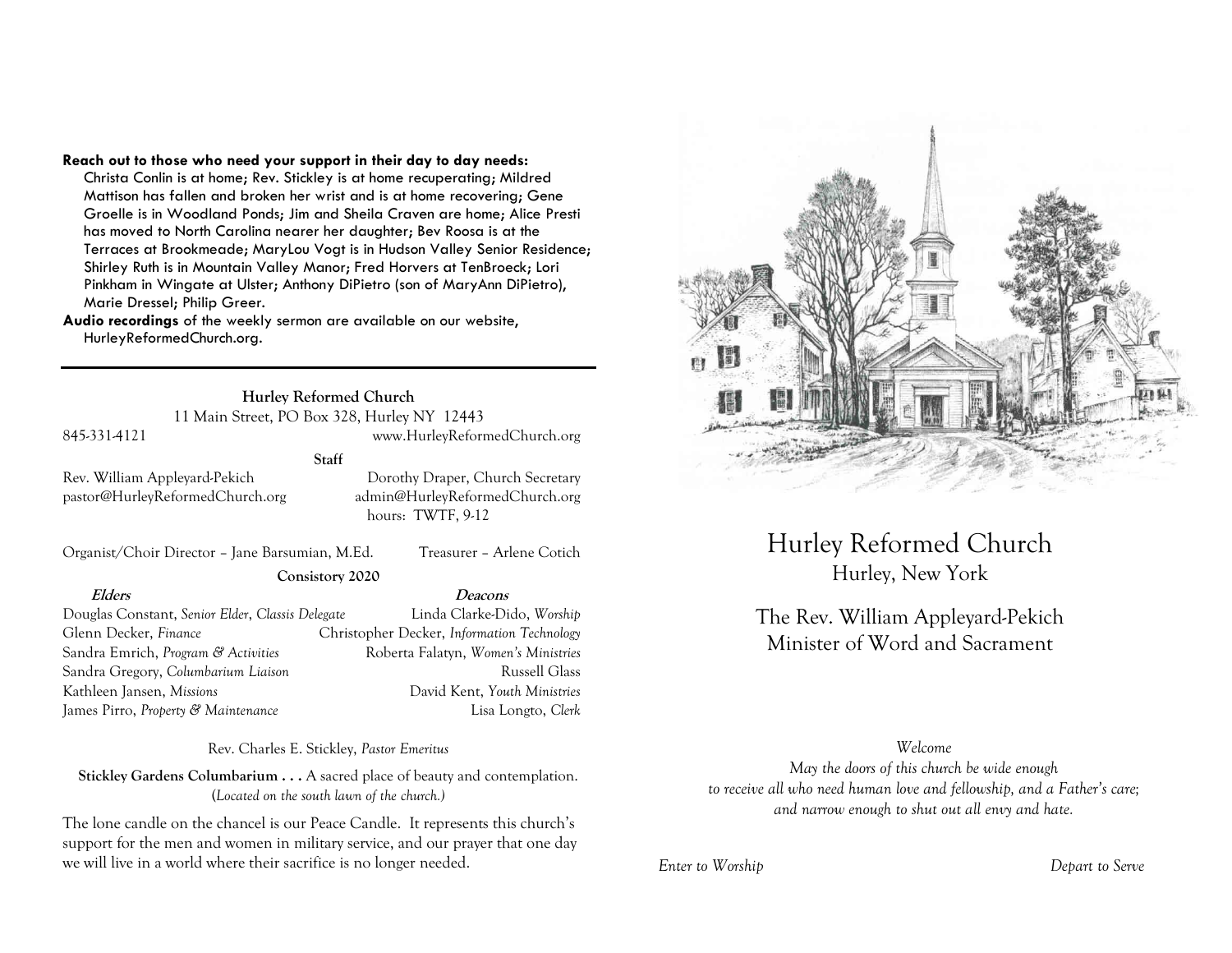# #758 God of Our Fathers vs 1,3,4

- 1. God of our fathers, whose almighty hand Leads forth in beauty all the starry band Of shining worlds in splendor through the skies, Our grateful songs before Thy throne arise.
- 2. From war's alarms, from deadly pestilence, Be Thy strong arm our ever sure defense. Thy true religion in our hearts increase; Thy bounteous goodness nourish us in peace.
- 3. Refresh Thy people on their toilsome way. Lead us from night to never-ending day. Fill all our lives with love and grace divine; And glory, laud, and praise be ever Thine.

# #720 God of Grace and God of Glory 1-3

- 1. God of grace and God of glory, On thy people pour thy power. Crown the ancient Church's story; bring her bud to glorious flower. Grant us wisdom, grant us courage For the facing of thls hour, for the facing of thls hour.
- 2. Lo! the hosts of evil round us, Scorn thy Christ, assail his ways! Fears and doubts too long have bound us, Free our hearts to love and praise. Grant us wisdom, grant us courage For the living of these days, For the living of these days.
- 3. Cure thy children's warring madness, Bend our pride to thy control. Shame our wanton, selfish gladness -- Rich in things and poor in soul. Grant us wisdom, grant us courage, lest we miss thy kingdom's goal, Lest we miss thy kingdom's goal.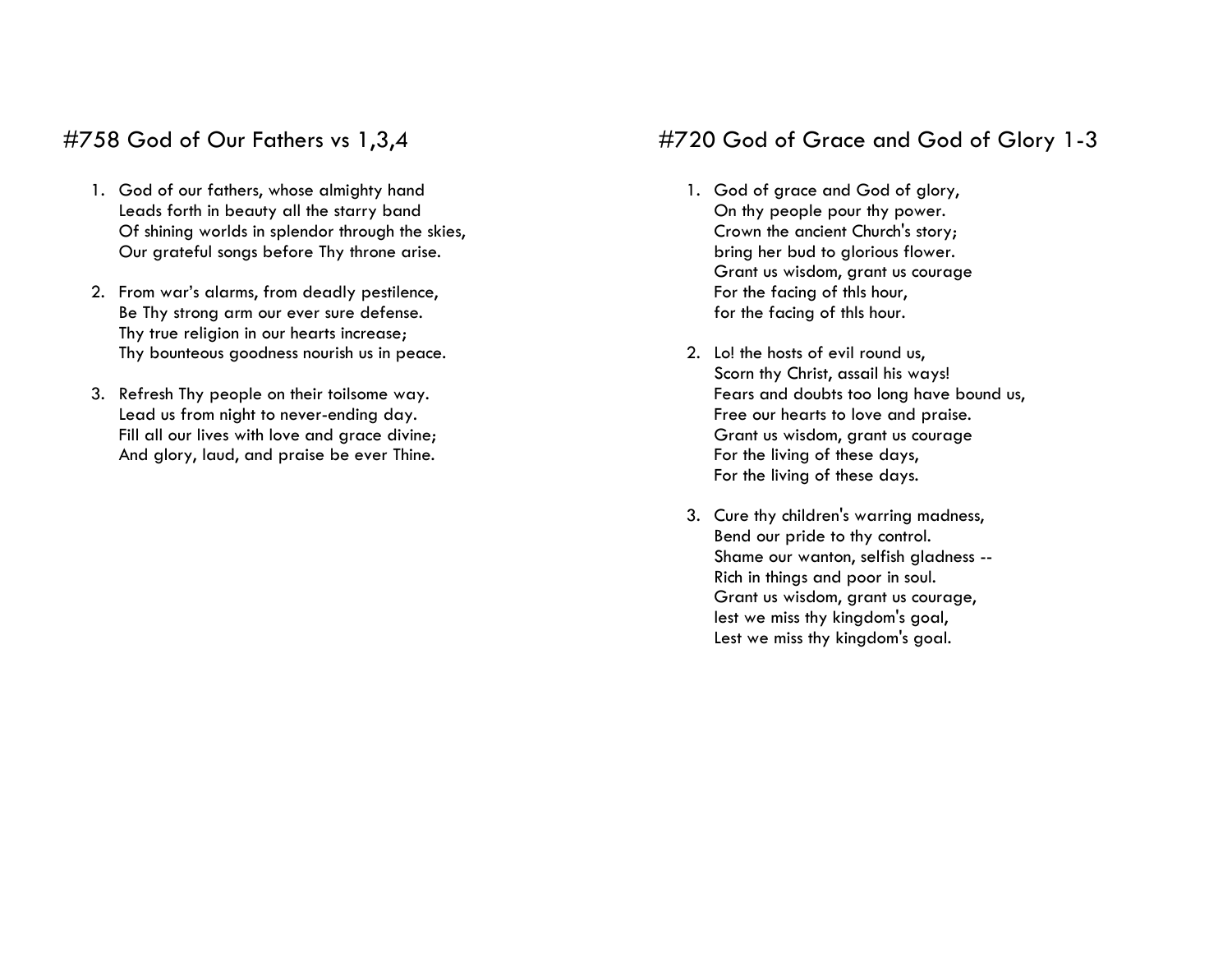# #756 Mine Eyes Have Seen the Glory, Battle Hymn of the Republic

1. Mine eyes have seen the glory of the coming of the Lord. He is trampling out the vintage where the grapes of wrath are stored;

He hath loosed the fateful lightning of His terrible swift sword. His truth is marching on.

- o *Refrain*  Glory, glory, hallelujah! Glory, glory, hallelujah! Glory, glory, hallelujah! His truth is marching on.
- 2. I have seen Him in the watchfires of a hundred circling camps; They have builded him an altar in the evening dews and damps.

I can read His righteous sentence by the dim and flaring lamps. His day is marching on.

- 3. He has sounded forth the trumpet that shall never call retreat; He is sifting out the hearts of men before His judgment seat; Oh, be swift, my soul, to answer Him! Be jubilant, my feet! Our God is marching on.
- 4. In the beauty of the lilies Christ was born across the sea, With a glory in His bosom that transfigures you and me. As He died to make men holy, let us live to make men free, While God is marching on.

# **ANNOUNCEMENTS FOR November 8, 2020**

**Thank you to everyone** who helped with the Italian Dinner yesterday.

- **The Annual Congregational Meeting** is scheduled for November 15, 2020 after worship. It will be a Zoom meeting. Contact Rev Bill or the office for invitation. Congregational meeting reports will be available by email or phone request. If you want reports sent to you, notify the office by Wednesday.
- **Rev Bill will be** available for visits (with social distancing protocols). Contact the church to request a visit.
- **Pecans have arrived**. They can be picked up at Sandy Emrich's van or by contacting her to arrange pick up at 845-687-4006....thanks.
- **Do you have happy news you want to share?** Coffee hour isn't available to us so we are all missing out on opportunities to catch up with each other -- good news or bad. If you have a happening that you want to share with your church family, let the office know. We can/will publish it in the Spire and/or in the bulletin. This can be a vital way to connect with each other.
- **Hospital bed available:** We have a home version of a hospital bed (electric) to give to anyone in need of it. The only requirement is that you come pick it up at Sunset Terrace in Hurley. Please contact us if you are interested -- Gretchen Giles 339-3611.

**The mission of the month** for November is the Samaritan's Purse. **Deacon of the month is** Linda Clarke-Dido. Contact her at 845-338-0100 if you need a deacon's assistance.

- **By order of the Consistory, Hurley Reformed Church's building is** closed for the duration of the Coronavirus State of Emergency. Only essential workers (as defined by the state of emergency) are allowed in the building. Apologies for the inconvenience. Your safety and health are the greatest priority. Be safe.
- The **bathroom** is available during services for urgent situations only. If you use the bathroom, please sanitize with the chlorox wipes found in the unisex rest room.
- **Bulletin**: If you need a bulletin mailed to you, please let Dorothy know by Tuesday. Include your address and other pertinent information.